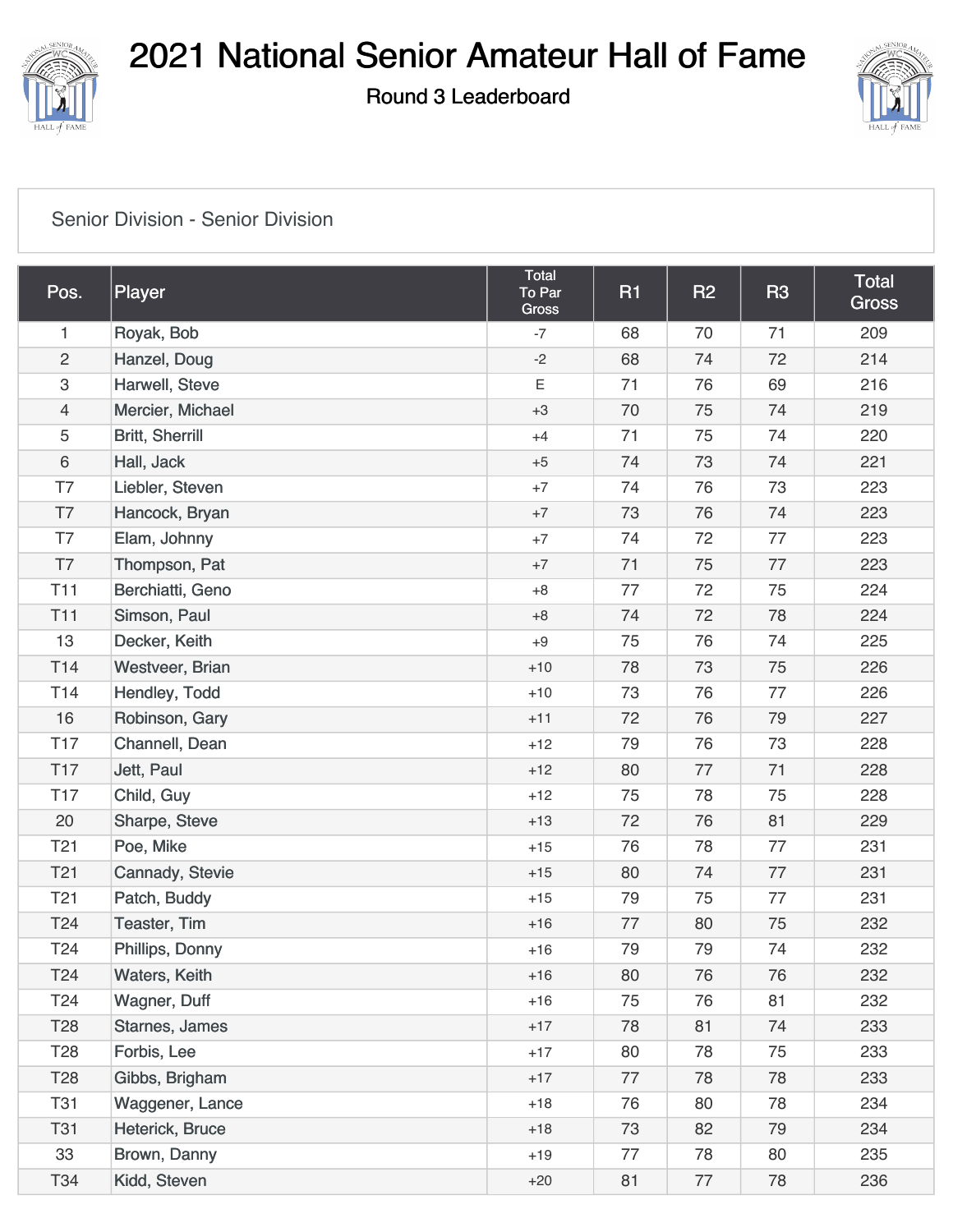

#### Round 3 Leaderboard



| T34       | <b>Brady, Patrick</b> | $+20$                    | 77        | 77        | 82        | 236       |
|-----------|-----------------------|--------------------------|-----------|-----------|-----------|-----------|
| T36       | Ray, Scott            | $+22$                    | 82        | 79        | 77        | 238       |
| T36       | O'Donnell, Michael    | $+22$                    | 78        | 80        | 80        | 238       |
| T38       | Whitney, Cyrus        | $+23$                    | 84        | 77        | 78        | 239       |
| T38       | Lombardozzi, John     | $+23$                    | 80        | 78        | 81        | 239       |
| T40       | Finnin, John          | $+25$                    | 80        | 82        | 79        | 241       |
| T40       | Lippucci, David       | $+25$                    | 82        | 79        | 80        | 241       |
| 42        | O'Connor, Christopher | $+26$                    | 84        | 78        | 80        | 242       |
| 43        | Wilson, Steve         | $+27$                    | 82        | 81        | 80        | 243       |
| 44        | Dandurand, Jeff       | $+28$                    | 81        | 78        | 85        | 244       |
| 45        | Brennan, Barry        | $+31$                    | 82        | 88        | 77        | 247       |
| T46       | Reed, Arch            | $+33$                    | 84        | 85        | 80        | 249       |
| T46       | Stayer, Pat           | $+33$                    | 80        | 84        | 85        | 249       |
| 48        | Long, Bill            | $+41$                    | 82        | 91        | 84        | 257       |
| 49        | Hanson, Ken           | $+42$                    | 84        | 84        | 90        | 258       |
| 50        | White, Murray         | $+47$                    | 87        | 83        | 93        | 263       |
| 51        | Peterson, Thomas      | $+49$                    | 83        | 86        | 96        | 265       |
| <b>WD</b> | Sellinger, Arthur     | $\blacksquare$           | 74        | 76        | <b>WD</b> | <b>WD</b> |
| <b>WD</b> | Gianoukos, Andy       | $\overline{\phantom{a}}$ | 80        | 75        | <b>WD</b> | <b>WD</b> |
| <b>WD</b> | Bouguennec, Dale      | $\overline{\phantom{a}}$ | 78        | 82        | <b>WD</b> | <b>WD</b> |
| <b>WD</b> | McAvoy, Sean          | $\overline{\phantom{a}}$ | 83        | <b>WD</b> |           | <b>WD</b> |
| <b>WD</b> | Cloninger, Rick       | $\overline{\phantom{m}}$ | <b>WD</b> |           |           | <b>WD</b> |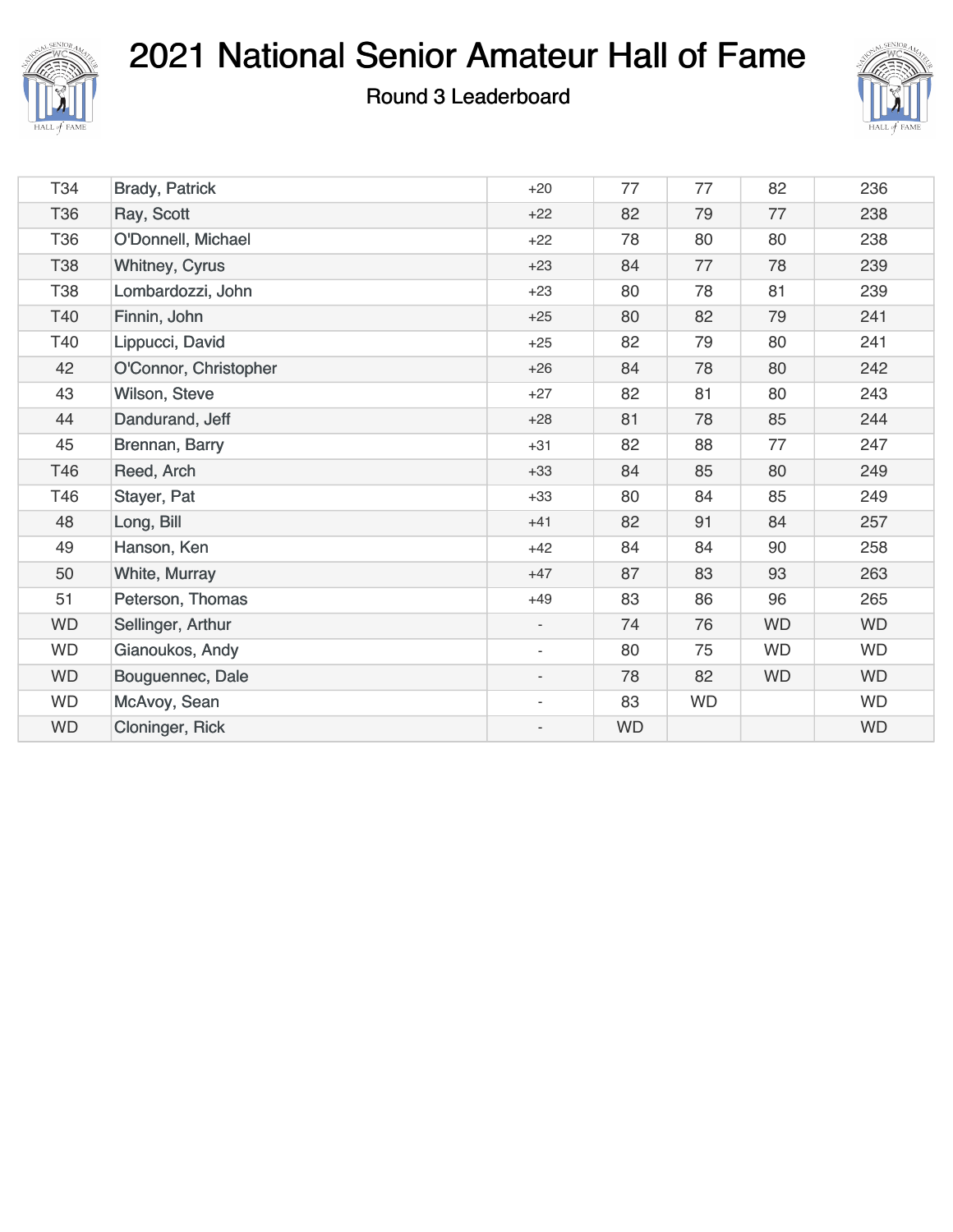

Round 3 Leaderboard



#### [Super Senior Division - Super Senior Division](https://cdn2.golfgenius.com/v2tournaments/2122249?called_from=&round_index=3)

| Pos.            | Player              | <b>Total</b><br>To Par<br><b>Gross</b> | <b>R1</b> | R <sub>2</sub> | <b>R3</b> | Total<br><b>Gross</b> |
|-----------------|---------------------|----------------------------------------|-----------|----------------|-----------|-----------------------|
| 1               | Pearson, James      | $-2$                                   | 70        | 71             | 73        | 214                   |
| $\overline{c}$  | Elliott, Randy      | $+5$                                   | 74        | 74             | 73        | 221                   |
| 3               | Knorr, Curtis       | $+7$                                   | 73        | 74             | 76        | 223                   |
| T <sub>4</sub>  | Dennis, John        | $+8$                                   | 72        | 76             | 76        | 224                   |
| T <sub>4</sub>  | Vigotsky, Tim       | $+8$                                   | 74        | 78             | 72        | 224                   |
| 6               | Payne, Harold       | $+9$                                   | 73        | 77             | 75        | 225                   |
| $\overline{7}$  | Walker, George      | $+10$                                  | 70        | 77             | 79        | 226                   |
| T <sub>8</sub>  | Long, Evan          | $+11$                                  | 80        | 76             | 71        | 227                   |
| T <sub>8</sub>  | Womack, Ray         | $+11$                                  | 76        | 79             | 72        | 227                   |
| T <sub>10</sub> | Edens, Bob          | $+13$                                  | 75        | 78             | 76        | 229                   |
| T <sub>10</sub> | <b>Tallent, Pat</b> | $+13$                                  | 76        | 76             | 77        | 229                   |
| T <sub>12</sub> | Fox, Stephen        | $+14$                                  | 75        | 78             | 77        | 230                   |
| T <sub>12</sub> | Grainger, Jim       | $+14$                                  | 74        | 78             | 78        | 230                   |
| T <sub>12</sub> | Wrenn, Frank        | $+14$                                  | 76        | 77             | 77        | 230                   |
| 15              | Pope, Timothy       | $+15$                                  | 83        | 75             | 73        | 231                   |
| T16             | Helms, Dennis       | $+19$                                  | 77        | 85             | 73        | 235                   |
| T16             | Thielemann, Alan    | $+19$                                  | 79        | 76             | 80        | 235                   |
| T18             | Whipple, Ben        | $+20$                                  | 76        | 82             | 78        | 236                   |
| T18             | Castagna, James     | $+20$                                  | 78        | 80             | 78        | 236                   |
| 20              | Donlin, Ed          | $+21$                                  | 76        | 83             | 78        | 237                   |
| T <sub>21</sub> | Hicks, Lawrence     | $+22$                                  | 76        | 81             | 81        | 238                   |
| T <sub>21</sub> | Peebles, James      | $+22$                                  | 85        | 71             | 82        | 238                   |
| T <sub>23</sub> | Kline, Rick         | $+23$                                  | 80        | 81             | 78        | 239                   |
| T <sub>23</sub> | Allen, Robert       | $+23$                                  | 74        | 80             | 85        | 239                   |
| T <sub>25</sub> | Porter, Dale        | $+28$                                  | 84        | 83             | 77        | 244                   |
| T <sub>25</sub> | Nelson, Corliss     | $+28$                                  | 81        | 80             | 83        | 244                   |
| 27              | Greene, Phillip     | $+35$                                  | 86        | 82             | 83        | 251                   |
| <b>WD</b>       | Yates, Garland      |                                        | 81        | 81             | <b>WD</b> | <b>WD</b>             |
| <b>WD</b>       | Younce, Lennie      | $\blacksquare$                         | 87        | 80             | <b>WD</b> | <b>WD</b>             |
| <b>WD</b>       | Brundred, Ben       | $\overline{\phantom{m}}$               | 73        | <b>WD</b>      |           | <b>WD</b>             |
| <b>WD</b>       | Cook, Daniel        | $\overline{\phantom{m}}$               | 76        | <b>WD</b>      |           | <b>WD</b>             |
| <b>WD</b>       | Tyson, Terry        |                                        | 84        | <b>WD</b>      |           | <b>WD</b>             |
| <b>WD</b>       | Perry, Russ         | $\overline{\phantom{0}}$               | <b>WD</b> |                |           | <b>WD</b>             |